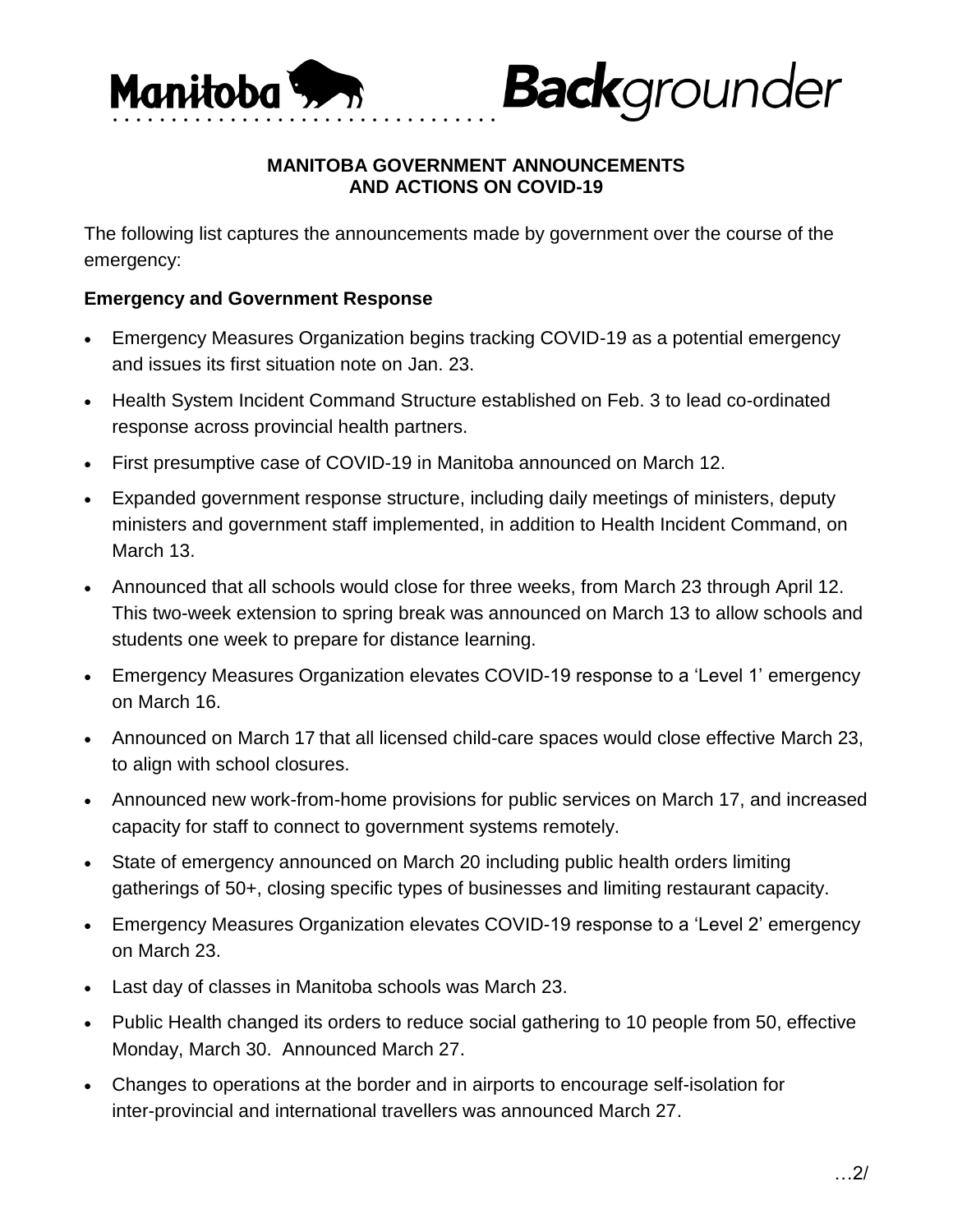- New Public Health Order issued restricting operations of non-critical businesses on March 30.
- All restaurants and other commercial facilities that serve food are prohibited from serving food to customers in their premises.
- All businesses that are not listed in the schedule of critical services that accompanies the order must close between April 1 and April 14.

## **Health System Investments**

- Manitoba's participation in a national procurement for personal protective equipment (PPE) was announced on March 10, including the order of \$35.2 million of equipment, the first province to place an order.
- The first testing sites were opened at Access Fort Garry and Access Winnipeg West on March 12.
- New testing sites were opened at Mount Carmel Clinic and Access Transcona on March 13.
- Upgrades to Health Links–Info Santé were announced, which tripled capacity and allowed more than 100 callers at a time. Announced March 13.
- New low-acuity testing site opened at Health Services Centre in Winnipeg on March 14.
- New testing site opened in Thompson on March 16.
- New testing site opened in Brandon, announced on March 17.
- New online self-screening tool launched on March 17.
- New testing sites in Flin Flon and The Pas were announced on March 17.
- New drive-thru testing site was opened in Selkirk on March 18.
- The procurement of an additional 27 additional ventilators announced on March 19.
- New drive-thru testing site opened in south Winnipeg on March 20.
- New drive-thru testing site opening in Steinbach on March 20.
- French version of online self-screening tool available on March 20.
- Addition of voice response (IVR) added to the online screening tool on March 21.
- New drive-thru testing site in Winkler announced on March 25.
- Expanded testing criteria on March 26 to include symptomatic people, regardless of travel history, if they are health-care workers or live/work in isolated or group settings, correctional facilities, shelters, long-term care or residential facilities or remote work camps.